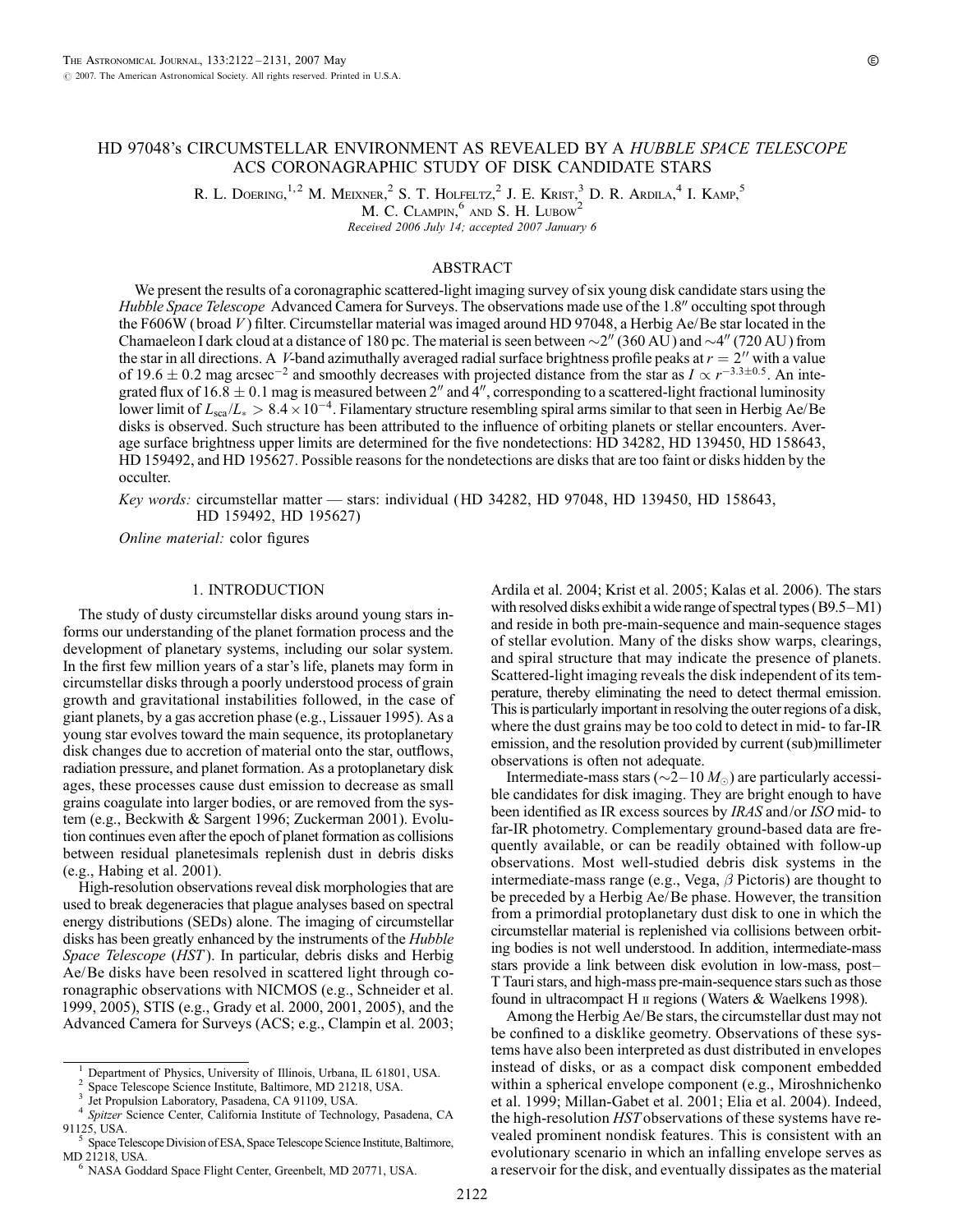is used for planet formation, captured in a debris disk, and escapes the system.

We carried out a coronagraphic imaging study of three Herbig Ae/Be stars and three debris disk candidate stars using the HST ACS in order to spatially resolve the distribution of circumstellar material around these young stars, and contribute to the growing database of disk systems. The source selection, coronagraphic observations, and data reduction procedure are discussed in  $\S 2$ . The imaging results and a discussion of the data are presented in  $\S$  3 and  $\S$  4, respectively. The main conclusions of the present work are summarized in  $\S$  5.

### 2. SOURCE SELECTION, OBSERVATIONS, AND DATA PROCESSING

### 2.1. Source Selection

Expanding the number of spatially resolved young disk systems was a primary goal of this study, and thus, our six sources were selected from a pool of candidate stars found in the literature that had not been previously imaged in scattered light with the ACS coronagraph. All sources have been identified as either Herbig Ae/Be stars or debris disk candidate systems with spectral types ranging from A to G. The classification of HD 158643 (51 Oph) as a Herbig Ae/Be star is not very well established (e.g., van den Ancker et al. 2001; Meeus et al. 2001), but it is considered one for the purposes of this paper. Their measured IR excesses indicate the presence of circumstellar material and have values that are within the range of  $L_{IR}/L_{*}$  values of disks previously resolved with ACS ( $\gtrsim 10^{-5}$ ). Published multiwavelength photometry that yields well-constrained SEDs is available for each source. As a group, the stars have been observed at mid-IR wavelengths with IRAS, ISO, the Spitzer Space Telescope, and various ground-based imagers and spectrographs. Circumstellar gas has been probed in most of the sources through millimeter CO observations or optical/ IR spectroscopy. The IR and millimeter observations are generally interpreted as emission arising from a circumstellar disk in each of these systems. Stellar proximity was also a selection criterion, since a nondetection due to circumstellar material hidden behind the occulter becomes more likely with increasing distance. Thus, the selected sources are all located at  $d < 200$  pc based on *Hipparcos* parallax measurements. However, Piétu et al. (2003) have suggested a revised distance of 400 pc for HD 34282, well above the upper limit set by the *Hipparcos* uncertainty. Properties of our disk candidate stars and corresponding point-spread function (PSF ) reference stars are listed in Tables 1 and 2, respectively.

The reported IR excesses and SED profiles indicate that our sample includes disk systems from both the optically thin and optically thick regimes. The Herbig Ae/Be stars HD 34282 and HD 97048 are likely surrounded by optically thick disks. HD 158643 may be an intermediate case with a marginally optically thin disk in which most of the material is close to the star. The three closest systems, HD 139450, HD 159492, and HD 195627, are considered optically thin main-sequence debris disk stars.

#### 2.2. Observations and Data Processing

The stars were observed with the HST ACS High Resolution Channel (HRC) during Cycle 13. The HRC has a pixel scale of  $\sim$ 0.025" pixel<sup>-1</sup> and a PSF FWHM of 63 mas at *V*. As this observational program was a search for circumstellar disks, the targets were imaged through a single filter, F606W (broad  $V$ ). The 1.8" occulting spot was used for all coronagraphic exposures. Observational parameters for all targets are listed in Table 3. In addition to the occulted exposures, direct, noncoronagraphic exposures were taken of each star in order to obtain photometry. Exposure times were determined from previous ACS coronagraphy programs (e.g., 9295 and 10330) and the ACS Exposure Time Calculators.7

Each disk candidate star was assigned a PSF reference star for subtraction. The PSF reference stars were selected based on their proximity on the sky to the disk candidate, having a  $V$  magnitude brighter than the disk candidate, and having similar  $(B - V)$ color and spectral type. Disk candidate stars and the corresponding PSF reference stars were observed on consecutive orbits. The recommended observing strategy presented in the ACS Instrument Handbook (Pavlovsky et al. 2003)<sup>8</sup> was followed: the disk candidate stars were observed with direct exposures followed by the coronagraphic exposures, whereas the PSF reference stars were observed in the coronagraphic mode first, followed by the direct exposures. This was done so the coronagraph, which can change position slightly when cycled, was not reconfigured between the observations of the disk candidate and corresponding PSF reference star.

All images were initially processed with the *HST* pipeline. A pixel area map correction was applied to each direct exposure image according to the ACS Data Handbook (Pavlovsky et al.  $2005$ <sup>9</sup> in order to perform point-source photometry. This correction accounts for the geometric distortion present in flat-fielded HSTACS images by compensating for pixel area distortion. Aperture photometry was performed on each disk candidate and PSF reference target using a  $5.5''$  (220 pixel) radius. Several photometric observations were saturated. However, an HRC gain of 4  $e^-$  per data unit ensures that the flux from saturated pixels will overflow into surrounding pixels so data is not lost (Gilliland 2004). The aperture was large enough to capture all the flux in each image. The transformation from counts  $s^{-1}$  to standard V magnitudes was carried out with the STSDAS synthetic photometry package SYNPHOT assuming the spectral types given in Tables 1 and 2. The photometric measurements are shown in Table 4. The photometry was used to normalize the coronagraphic PSF reference star exposures before subtraction from the disk candidate star images. Examples of occulted disk candidate and PSF reference star images prior to subtraction are shown in Figure 1.

The PSF reference images were iteratively shifted using a cubic convolution interpolation and subtracted from the disk candidate images until the residual scattered-light patterns were visibly minimized. The final alignments are good to within  $\pm 0.05$  pixels. After the best shifts were determined, the residual images were corrected for geometric distortion. This correction is carried out using a set of distortion coefficients in a function that outputs an undistorted 0.025" pixel<sup>-1</sup> image to a  $1208 \times 1208$  pixel array. The geometric distortion correction was performed after the registration and subtraction to avoid errors that may be introduced by the routine's interpolation. The undistorted residual images were rebinned  $(2 \times 2)$  in an effort to enhance the visibility of any circumstellar material. The residual images are dominated by subtraction errors out to a radius of  $\sim$ 2" from the occulted star's position.

Surface brightnesses were converted to Jy  $\arccos 2$  and mag arcsec $^{-2}$  using the calcphot task in the SYNPHOT package. Using the calibrated PHOTFLAM value, we derived the following set of surface brightness conversions for the A0 stars:  $1.49 \times$  $10^{-7}$  Jy arcsec<sup>-2</sup> per counts s<sup>-1</sup> arcsec<sup>-2</sup> and SB(mag arcsec<sup>-2</sup>) =  $-2.5 \log \left[\text{SB(mJy arcsec}^{-2})\right] + 16.4$ . This assumes the counts s<sup>-1</sup>

 $^7$  ACS Exposure Time Calculators are available at http://www.stsci.edu/hst/  $\,$ 

acs/software/etcs/ETC\_page.html.<br><sup>8</sup> See http://www.stsci.edu/ hst/acs/documents/ handbooks/cycle16/acs\_ihb.pdf<br>for an updated version of this reference.<br><sup>9</sup> See http://www.stsci.edu/ het/acs/documents/ hondbooks/C2-t-LL 1

See http://www.stsci.edu/hst/acs/documents/ handbooks/DataHandbookv5/ ACS\_ longdhb.pdf for an updated version of this reference.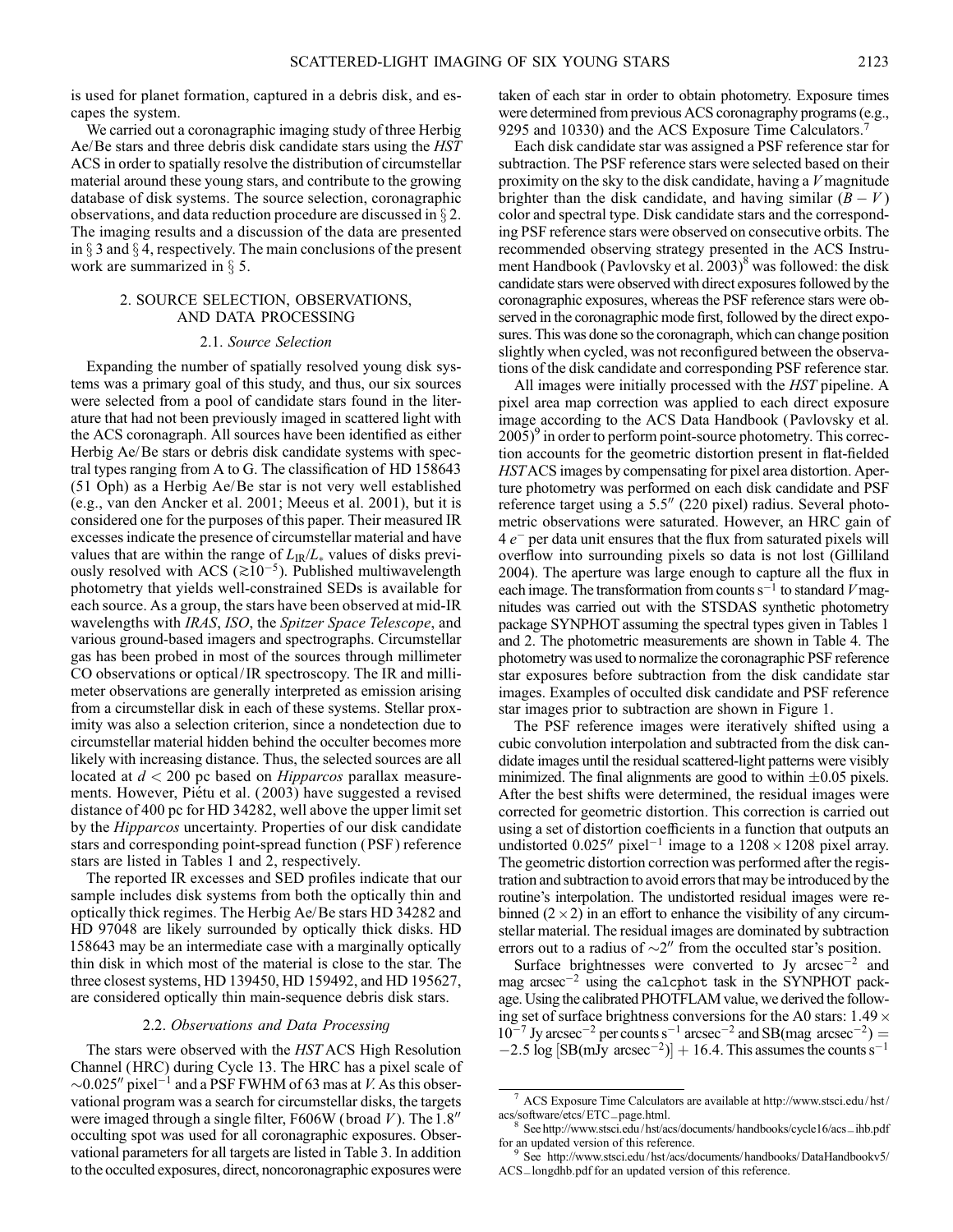| Star        | R.A. (J2000.0) | Decl. (J2000.0) |       | $B-V$ | Spec. Type       | $I_{\text{eff}}$<br>(K) | a<br>(pc)            | $L_{IR}/L_{*}$       | Age<br>(Myr)        | Circumstellar Gas                                      | Mid-IR Spectrum | References       |
|-------------|----------------|-----------------|-------|-------|------------------|-------------------------|----------------------|----------------------|---------------------|--------------------------------------------------------|-----------------|------------------|
| HD 34282    | 05 16 00.48    | $-09$ 48 35.4   | 9.85  | 0.27  | A <sub>0</sub>   | 8625                    | $400^{+170a}_{-100}$ | 0.39                 |                     | <sub>CO</sub>                                          | PAH             | 1, 2, 3, 4, 5, 6 |
| HD 97048    | 11 08 03.32    | $-773917.5$     | 8.46  | 0.30  | $A0$ ep+sh       | 10000                   | $180^{+30}_{-20}$    | 0.4                  | >2                  | [O]                                                    | PAH             | 1, 7, 8, 9, 10   |
| HD 139450   | 15 39 25.32    | $-34$ 46 47.7   | 8.80  | 0.51  | $G0/GI$ V        | 5890                    | $73^{+7}_{-6}$       | $2.4 \times 10^{-3}$ |                     | Not detected                                           |                 | 1, 5, 11         |
| $HD$ 158643 | 17 31 24.95    | $-23, 57, 45.5$ | 4.81  | 0.00  | A0 V             | 10000                   | $131^{+17}_{-13}$    | $2.8 \times 10^{-2}$ | $0.3^{+0.2}_{-0.1}$ | $H\alpha$ , CO, CO <sub>2</sub> , H <sub>2</sub> O, NO | Silicates       | 1, 7, 12, 13     |
| HD 159492   | 17 38 05.52    | $-543001.6$     | 5.25  | 0.185 | A5 IV            | 8200                    | $42.2^{+1.4}_{-1.3}$ | $\times 10^{-4}$     | 200                 |                                                        |                 | 1, 14            |
| HD 195627   | 20 35 34.85    | $-60$ 34 54.3   | 4.759 | 0.272 | F <sub>0</sub> V | 7000                    | $27.6 \pm 0.5$       | $1\times10^{-4}$     | 200                 |                                                        |                 | 1, 11, 14        |

TABLE 1 Disk Candidate Star Properties

Nore.—Units of right ascension are hours, minutes, and seconds, and units of declination are degrees, arcminutes, and arcseconds.<br><sup>a</sup> This is the revised distance for HD 34282 determined by Piétu et al. (2003). Its *Hippar* (9) Acke & van den Ancker 2006; (10) van Boekel et al. 2004 (11) Sylvester & Mannings 2000; (12) Jayawardhana et al. 2001; (13) van den Ancker et al. 2001; (14) Zuckerman & Song 2004.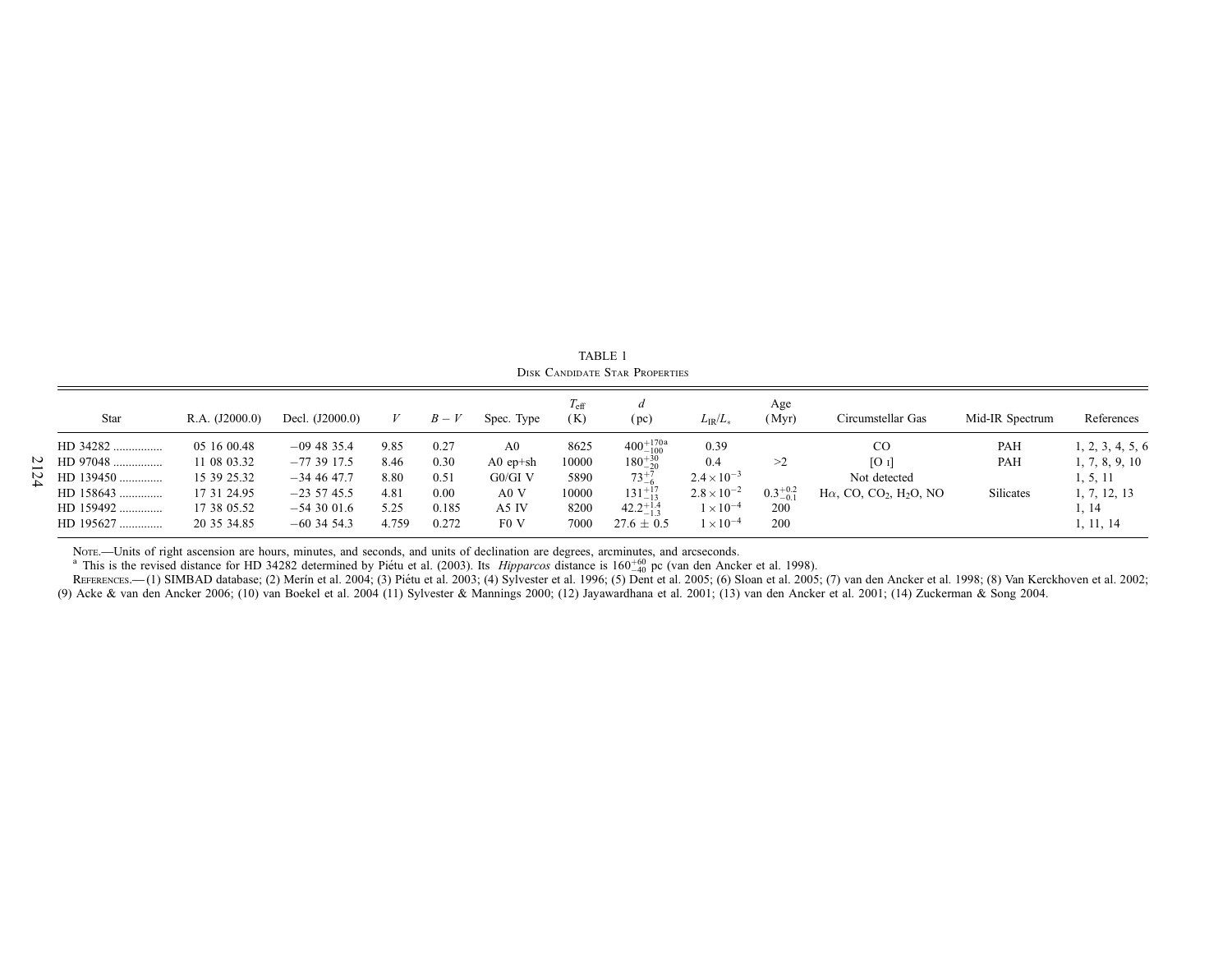| PSF REFERENCE STAR PROPERTIES |                |                 |       |          |                |  |  |  |  |
|-------------------------------|----------------|-----------------|-------|----------|----------------|--|--|--|--|
| PSF Reference Star            | R.A. (J2000.0) | Decl. (J2000.0) |       | $B-V$    | Spec. Type     |  |  |  |  |
|                               | 05 34 34 34    | $-01$ 44 37.4   | 8.28  | 0.26     | A <sub>0</sub> |  |  |  |  |
|                               | 09 20 54.04    | $-554843.5$     | 7.98  | 0.31     | $A0$ II        |  |  |  |  |
|                               | 16 08 07.12    | $-18$ 14 35.3   | 7.03  | 0.52     | G1 V           |  |  |  |  |
|                               | 17 35 39.59    | $-46,30,20.5$   | 4.571 | $-0.019$ | A0 V           |  |  |  |  |
|                               | 15 17 30.85    | $-58,48,04.3$   | 4.169 | 0.10     | A3 V           |  |  |  |  |
|                               | 23 17 25.77    | $-58$ 14 08.6   | 4.369 | 0.366    | F1 III         |  |  |  |  |

TABLE 2 PSF Reference Star Properties

Notes.—Stellar properties collected from the SIMBAD database. Units of right ascension are hours, minutes, and seconds, and units of declination are degrees, arcminutes, and arcseconds.

| Star      | Target Type   | Date        | Exposure<br>(s) | CR Split | Gain           | Exp. Type <sup>a</sup> |
|-----------|---------------|-------------|-----------------|----------|----------------|------------------------|
|           |               |             |                 |          |                |                        |
| HD 34282  | Herbig Ae/Be  | 2005 Jan 10 | $3 \times 0.1$  | None     | 4              | D                      |
|           |               |             | $1 \times 6$    | 3        | 4              | D                      |
|           |               |             | $1 \times 200$  | 3        | $\overline{c}$ | C                      |
|           |               |             | $1 \times 1780$ | 3        | 2              | C                      |
| HD 36863  | PSF reference | 2005 Jan 10 | $1 \times 200$  | 3        | $\overline{c}$ | $\mathcal{C}$          |
|           |               |             | $1 \times 1480$ | 3        | 2              | $\mathcal{C}$          |
|           |               |             | $3 \times 0.1$  | None     | 4              | D                      |
|           |               |             | $1 \times 3$    | 3        | 4              | D                      |
| HD 139450 | Debris disk   | 2005 Jan 14 | $3 \times 0.1$  | None     | 4              | D                      |
|           |               |             | $1 \times 3$    | 3        | 4              | D                      |
|           |               |             | $1 \times 200$  | 3        | 2              | C                      |
|           |               |             | $1 \times 1830$ | 3        | $\overline{c}$ | $\mathcal{C}$          |
| HD 144766 | PSF reference | 2005 Jan 14 | $1 \times 200$  | 3        | 2              | $\mathcal{C}$          |
|           |               |             | $1 \times 1480$ | 3        | $\overline{c}$ | $\mathcal{C}$          |
|           |               |             | $3 \times 0.1$  | None     | 4              | D                      |
|           |               |             | $1 \times 1$    | 3        | 4              | D                      |
| HD 195627 | Debris disk   | 2005 Jun 21 | $3 \times 0.1$  | None     | 4              | D                      |
|           |               |             | $1 \times 96$   | 3        | 2              | C                      |
|           |               |             | $1 \times 2135$ | 7        | 2              | $\mathcal{C}$          |
| HD 219571 | PSF reference | 2005 Jun 21 | $1 \times 12$   | 3        | $\overline{c}$ | C                      |
|           |               |             | $1 \times 2205$ | 7        | $\overline{c}$ | C                      |
|           |               |             | $3 \times 0.1$  | None     | 4              | D                      |
| HD 159492 | Debris disk   | 2005 Jul 1  | $3 \times 0.1$  | None     | 4              | D                      |
|           |               |             | $1 \times 150$  | 3        | $\overline{c}$ | C                      |
|           |               |             | $1 \times 2016$ | 7        | 2              | C                      |
| HD 135379 | PSF reference | 2005 Jul 1  | $1 \times 12$   | 3        | $\overline{c}$ | $\mathcal{C}$          |
|           |               |             | $1 \times 2205$ | 7        | 2              | $\mathcal{C}$          |
|           |               |             | $3 \times 0.1$  | None     | 4              | D                      |
| HD 97048  | Herbig Ae/Be  | 2005 Jul 16 | $3 \times 0.1$  | None     | 4              | D                      |
|           |               |             | $1 \times 3$    | 3        | 4              | D                      |
|           |               |             | $1 \times 200$  | 3        | $\overline{c}$ | $\mathcal{C}$          |
|           |               |             | $1 \times 2200$ | 3        | 2              | C                      |
| HD 80999  | PSF reference | 2005 Jul 16 | $1 \times 200$  | 3        | $\overline{c}$ | $\mathcal{C}$          |
|           |               |             | $1 \times 1695$ | 3        | $\overline{c}$ | $\mathbf C$            |
|           |               |             | $3 \times 0.1$  | None     | 4              | D                      |
|           |               |             | $1 \times 3$    | 3        | 4              | D                      |
| HD 158643 | Herbig Ae/Be  | 2005 Aug 14 | $3 \times 0.1$  | None     | 4              | D                      |
|           |               |             | $1 \times 96$   | 3        | 2              | $\mathbf C$            |
|           |               |             | $1 \times 1920$ | 6        | 2              | C                      |
| HD 159217 | PSF reference | 2005 Aug 14 | $1 \times 18$   | 3        | $\overline{c}$ | $\mathcal{C}$          |
|           |               |             | $1 \times 2086$ | 7        | $\overline{c}$ | $\mathsf{C}$           |
|           |               |             | $3 \times 0.1$  | None     | 4              | D                      |
|           |               |             |                 |          |                |                        |

TABLE 3 Observational Parameters for HST Program 10425

<sup>a</sup> D, direct exposure (used for photometric measurements); and C, coronagraphic exposure.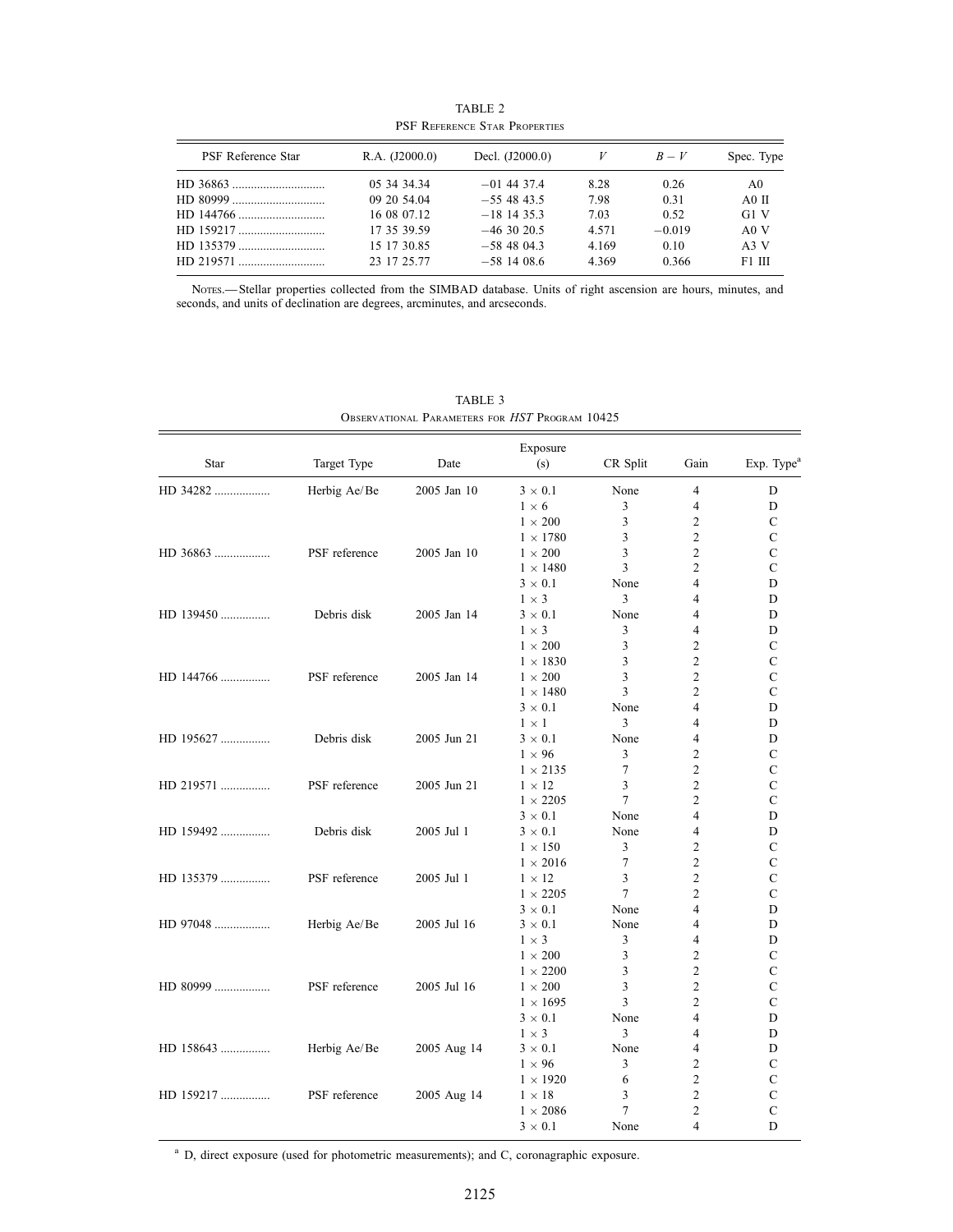TABLE 4 Disk Candidate and PSF Reference Star V-Band Photometry

| Star      | Type          | Magnitude <sup>a</sup> |
|-----------|---------------|------------------------|
|           | Herbig Ae/Be  | $9.94 \pm 0.03$        |
|           | PSF reference | $8.18 \pm 0.03$        |
| HD 97048  | Herbig Ae/Be  | $8.36 + 0.03$          |
| HD 80999  | PSF reference | $7.85 + 0.03$          |
| HD 139450 | Debris disk   | $8.72 + 0.03$          |
| HD 144766 | PSF reference | $7.04 + 0.03$          |
|           | Herbig Ae/Be  | $4.80 + 0.03$          |
| HD 159217 | PSF reference | $4.58 + 0.03$          |
| HD 159492 | Debris disk   | $5.23 \pm 0.03$        |
| HD 135379 | PSF reference | $4.07 + 0.03$          |
| HD 195627 | Debris disk   | $4.75 \pm 0.03$        |
| HD 219571 | PSF reference | $3.97 + 0.03$          |

<sup>a</sup> The errors include an estimate of the uncertainty in the magnitude system transformation.

value has been sky-subtracted and includes the 47.5% throughput correction for coronagraphic observations discussed in the ACS Data Handbook.

## 3. RESULTS

# 3.1. Detection of Circumstellar Material around HD 97048

The PSF-subtracted images revealed resolved circumstellar material around one of the sources in our survey, the Herbig Ae/Be star HD 97048 (Fig. 2). The material extends to a radial distance of  $\sim$ 4" in almost all directions, or  $\sim$ 720 AU given the assumed distance of 180 pc. The inner radius cannot be determined from our HST ACS coronagraphic image due to the subtraction residuals that dominate the region within an angular distance of  $\sim$ 2" from the star. The image is not contaminated by background objects, although a few negative regions appear in the field shown

in Figure 2 because of foreground/ background objects in the PSF reference star field.

The circumstellar nebulosity does not have a spatially uniform azimuthal distribution, but instead appears to have structure. Several features in HD 97048's circumstellar material are indicated with arrows in Figure 3. Spiral-like structure is especially prominent on the material's northern side at a projected distance of  $\sim$ 3" with a subtraction artifact passing through it (labeled A in Fig. 3). We estimate a signal-to-noise ratio  $(S/N)$  of 6.1 for this feature. A faint extension (Fig. 3, B) that goes beyond  $4<sup>0</sup>$  with a S/N of 3.7 is observed on the northeastern side. It appears to merge with the surrounding reflection nebulosity on the sky. Clumpy features  $(S/N = 3.1)$  are seen in the system's southern region (Fig. 3, C). Faint filamentary structure also appears in the southwestern (Fig. 3, D) and northwestern regions (Fig. 3, E) with an S/N of 2.9 and 2.4, respectively. It is not known whether these filaments are associated with a disk or are part of a circumstellar envelope.

We measure a V-band azimuthally averaged peak surface brightness of 19.6  $\pm$  0.2 mag arcsec<sup>-2</sup> at a projected distance of  $r = 2$ <sup>n</sup> (the approximate outer edge of the region dominated by subtraction residuals). The radial surface brightness profile of the circumstellar material from  $r = 2''$  to 7<sup>"</sup> appears smooth and decreases nearly monotonically (Fig. 4). A power-law fit to the profile yields

$$
I = [(5.6 \pm 2.9) \times 10^{-4}]r^{-3.3 \pm 0.5} + (3.2 \pm 1.1) \times 10^{-6}
$$

(units of I are Jy arcsec<sup>-2</sup> and r is in arcseconds). The integrated flux from  $r = 2$ <sup>"</sup> to 4<sup>"</sup> is 16.8  $\pm$  0.1 mag. This flux corresponds to a scattered-light fractional luminosity of  $L_{\rm sca}/L_{*} > 8.4 \times 10^{-4}$ , smaller than HD 97048's IR fractional excess by a factor of  $\leq$ 475. The discrepancy between the scattering luminosity and IR excess is expected given that much of the scattering is done in the occulted region, and if the material is distributed in an



Fig. 1.—Examples of unsubtracted occulted images of (left) a disk candidate target (HD 97048) and (right) its corresponding PSF reference star (HD 80999). Circumstellar material is not visible prior to subtraction. Shown with a logarithmic stretch. Intensity units are in log (counts  $s^{-1}$ ).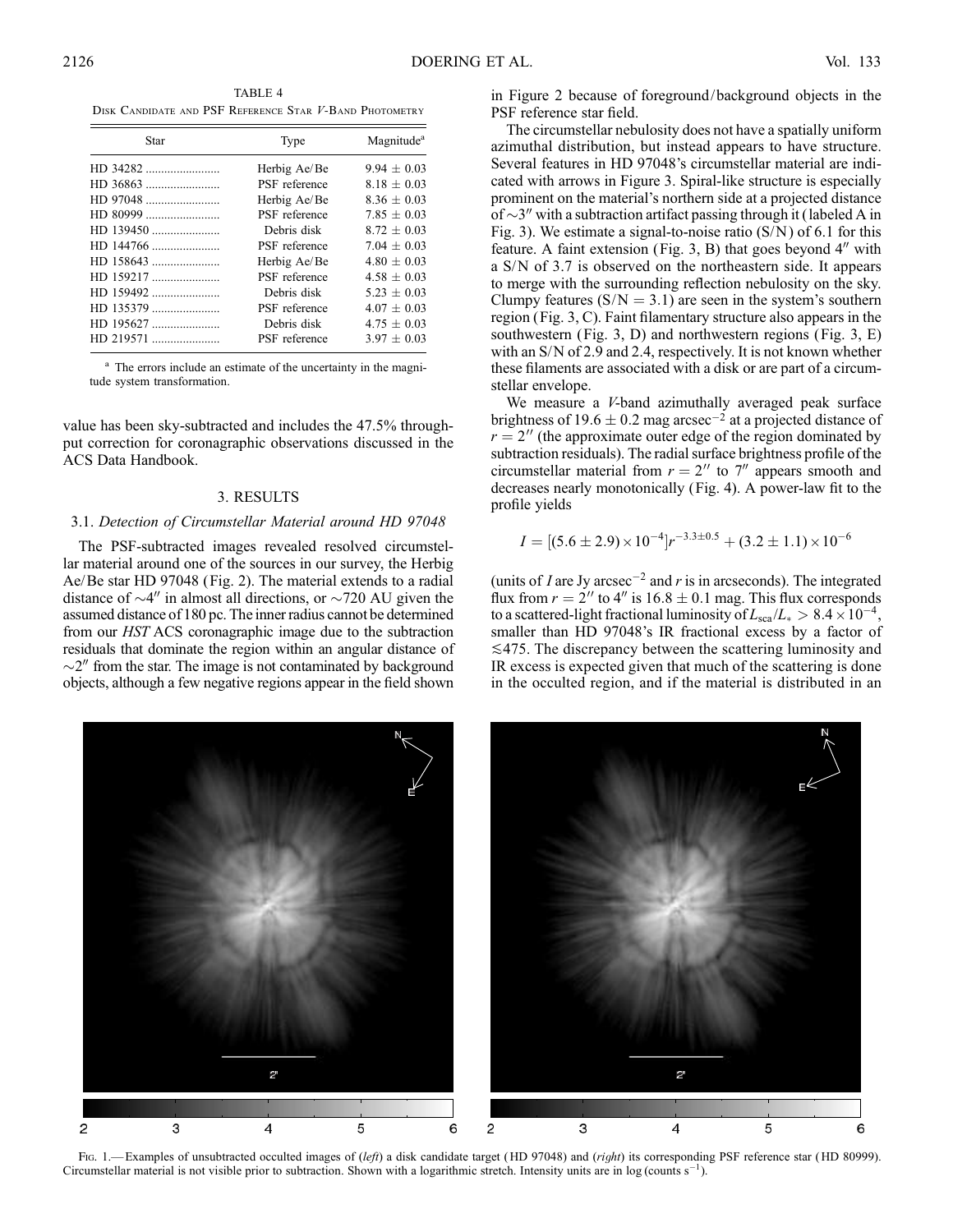

FIG. 2.—HSTACS coronagraphic image of the circumstellar material around the Herbig Ae/ Be star HD 97048 through the F606W filter. North is up, and east is to the left. The mask has a radius of  $2^{\overline{\gamma}}$ , and the plus sign indicates the position of the star. The image is shown with a logarithmic intensity stretch. Units on the intensity scale are  $Jy$  arcsec<sup>-2</sup> (top row) and mag arcsec<sup>-2</sup> (bottom row). A sky value of  $0.0171$  counts  $s^{-1}$  was used for the conversion. [See the electronic edition of the Journal for a color version of this figure.]



FIG. 3. - Same as Fig. 2, but with arrows included to identify observed structure. The structure is labeled as follows: A, northern spiral-like feature; B, northeastern extension; C, southern clumps; D, southwestern extension; and E, northwestern extension. S/N estimates for these features are given in the text. [See the electronic edition of the Journal for a color version of this figure.]



Fig. 4.—V-band azimuthally averaged radial surface brightness profile of the circumstellar material around HD 97048 from  $r = 2''$  to  $7''$ . The dashed line indicates the best fit to the measured data. The shaded area shows the upper and lower bounds of the fit based on the uncertainties in the parameters. This uncertainty reflects the standard deviation of the average surface brightness, which varies due to intrinsic structure (such as spiral-like features) and systematic effects from the PSF subtraction.

optically thick disk, most of the mass resides in the dark midplane. HD 97048's circumstellar material properties determined from our scattered-light image are summarized in Table 5.

Previous observations of HD 97048 have provided evidence for both disk and envelope dust distribution components. The et al. (1986 ) concluded based on a photometric and spectroscopic study that HD 97048's IR excess is due to dust in a flattened shell structure or pole-on disk. Davies et al. (1991) report that the observed reddening of  $E(B - V) = 0.36$  is mostly intracloud and the amount of circumstellar reddening is actually negligible, consistent with a distribution seen pole-on. The unresolved Swedish-ESO Submillimeter Telescope 1.3 mm map and flux measurement indicates dust distributed in a disk-like geometry (Henning et al. 1993, 1998). Spatially resolved nanodiamond features at 3.43 and 3.53  $\mu$ m consistent with emission from the inner region (<15 AU) of a pole-on disk have been observed (Habart et al. 2004). In addition, Acke & van den Ancker (2006) observed double-peaked [O i] emission around HD 97048 that they attribute to a rotating disk with a position angle of  $160^\circ \pm 19^\circ$  east of north.

The mid-IR spectral regime has been used to probe both components' structure and composition. Mid-IR extended emission

TABLE 5 HD 97048 Circumstellar Material Properties

| Property                                                  | Value                         |
|-----------------------------------------------------------|-------------------------------|
| Peak <i>V</i> -band surface brightness (mag $\arccos 2$ ) | $≥4$ (720 AU)<br>$19.6 + 0.2$ |
|                                                           | $r^{-3.3\pm0.5}$              |
|                                                           | $16.8 + 0.1$                  |
|                                                           | $>8.4\times10^{-4}$           |

<sup>a</sup> This ratio is a lower limit since the disk is optically thick.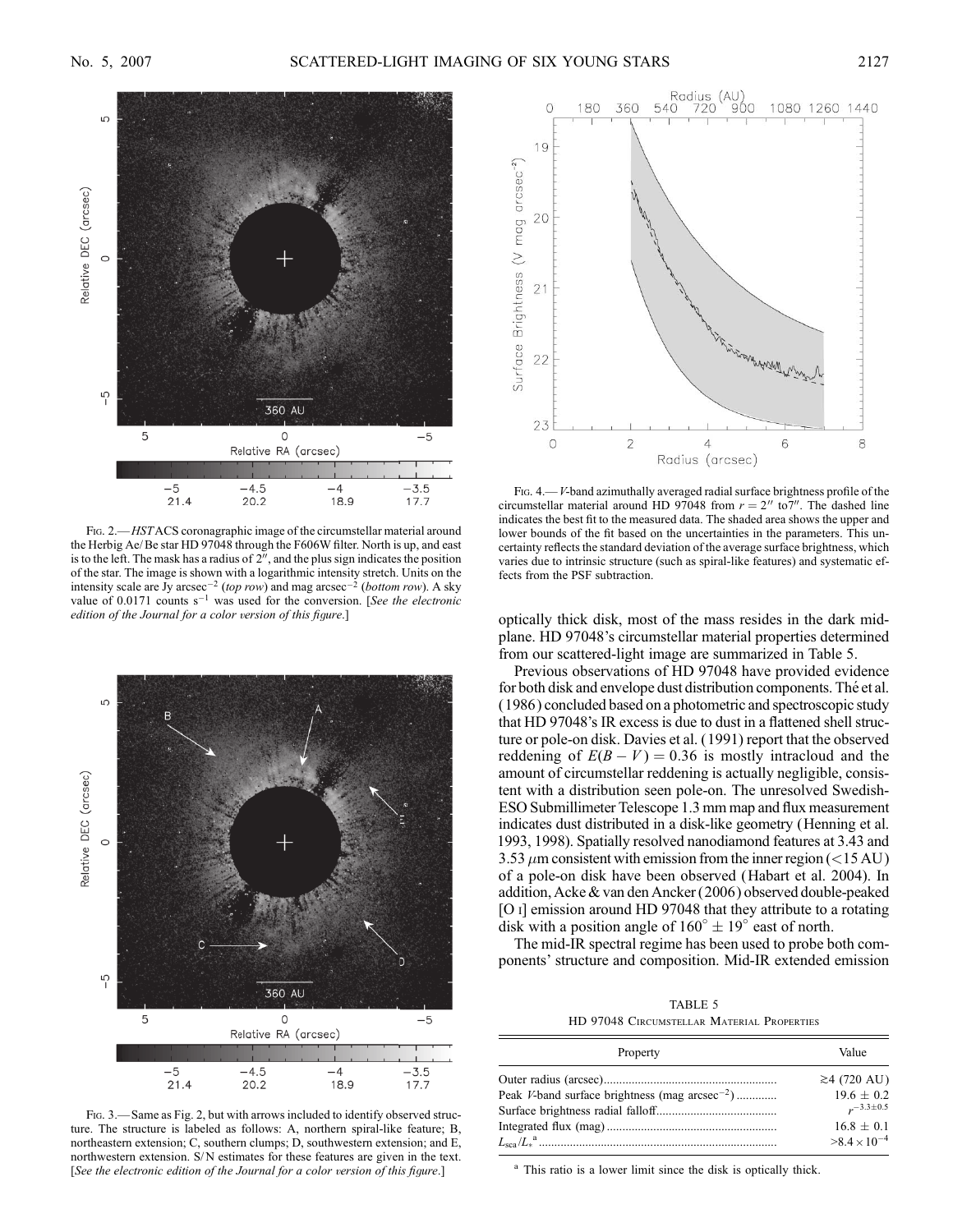

Fig. 5.—HSTACS coronagraphic image of the Herbig Ae/Be star HD 34282, an example of a nondetection. North is up, and east is to the left. The 800 AU physical distance scale assumes the revised distance of 400 pc from Piétu et al. (2003). The image is shown with a logarithmic stretch. Units on the intensity scale are Jy arcsec<sup>-2</sup> (top row) and mag arcsec<sup>-2</sup> (bottom row). A sky value of 0.0064 counts  $s^{-1}$  was used for the conversion.

has been detected on scales of  $5''-10''$  and modeled as an envelope of transiently heated very small grains and polycyclic aromatic hydrocarbons (PAHs; Prusti et al. 1994; Siebenmorgen et al. 2000). More recent high-resolution mid-IR spectroscopic observations by van Boekel et al. (2004) have measured spatially resolved 10  $\mu$ m emission (continuum and unidentified IR bands) within a few hundred AU of the star. The authors propose that this emission originates in a flared disk. The 8.6  $\mu$ m imaging of HD 97048 by Lagage et al. (2006 ) revealed spatially extended emission in the system's inner region  $\left( \langle 2.1'' \rangle \right)$  as well. They model their observational results as PAH emission from the surface layer of a vertically optically thick flared disk with an inclination of  $42.8^{\circ}$  from pole-on.

Based on the observational evidence, in particular the mid-IR studies, it seems likely that HD 97048's circumstellar environment consists of a flared disk plus a diffuse remnant envelope. There is little spatial overlap between our scattered-light image and the previous mid-IR observations. Instead, our image probes an intermediate region approximately bounded by the extended envelope emission detected by Prusti et al. (1994) and Siebenmorgen et al. ( 2000) and the resolved inner disk region (van Boekel et al. 2004; Lagage et al. 2006 ). Our scattered-light image does not appear to contradict the mid-IR results and could be interpreted as the outer region of an inclined disk. However, we cannot rule out a contribution to our image from a circumstellar envelope.

### 3.2. Nondetections

PSF-subtracted images of the other program stars (HD 34282, HD 139450, HD 158643, HD 159492, and HD 195627) do not reveal the presence of circumstellar material seen in scattered light in these systems. An example of a nondetection among the Herbig Ae/Be stars (HD 34282) is shown in Figure 5. No ma-



Fig. 6.—V-band azimuthally averaged radial surface brightness profile of the region surrounding the nondetection HD 34282 from  $r = 2^n$  to  $7^n$  (solid line). The profile for HD 97048 has been included for comparison (dotted line). The scatter in the data points indicates the noise.

terial is observed beyond the subtraction residual region. An azimuthally averaged radial surface brightness profile of HD 34282 falls off rapidly from 21.4 to 22.8 mag arcsec<sup>-2</sup> between  $r = 2<sup>0</sup>$ and 3.5", compared to the more gradual falloff measured in the HD 97048 system (Fig. 6).

PSF mismatches of varying degree are observed in the subtracted images for HD 139450, HD 158643, HD 159492, and HD 195627. The mismatch results in the presence of an artificial halo around the subtracted target. These mismatches may be caused by Optical Telescope Assembly breathing or a slight color difference between the disk candidate and PSF reference stars. In order to quantify the nondetections, we report upper limits to the surface brightness in the region in which the presence of a disk might be expected and sky brightness upper limits. The disk region was defined as an annulus centered on the spot between radii of  $2<sup>n</sup>$  and  $4''$  (80 and 160 pixels). The sky measurements were made in an annular region between radii of  $5.6''$  and  $6.5''$  (224 and 260 pixels), also centered on this spot. Table 6 lists the disk surface brightness 3  $\sigma$  upper limits and the sky brightness 3  $\sigma$  upper limits for the five nondetections.

#### 4. DISCUSSION

The number of Herbig Ae/Be stars with circumstellar material resolved in scattered light remains relatively small. In addition to

TABLE 6 Nondetection Surface Brightness Limits

| Star      | Surface Brightness 3 $\sigma$<br>Upper Limit<br>$(mag arcsec^{-2})$ | Sky Brightness 3 $\sigma$<br>Upper Limit<br>$(mag arcsec^{-2})$ |
|-----------|---------------------------------------------------------------------|-----------------------------------------------------------------|
| HD 34282  | 20.5                                                                | 21.2                                                            |
| HD 139450 | 19.2                                                                | 21.8                                                            |
| HD 158643 | 15.3                                                                | 19.5                                                            |
| HD 159492 | 16.0                                                                | 20.4                                                            |
| HD 195627 | 15.4                                                                | 20.1                                                            |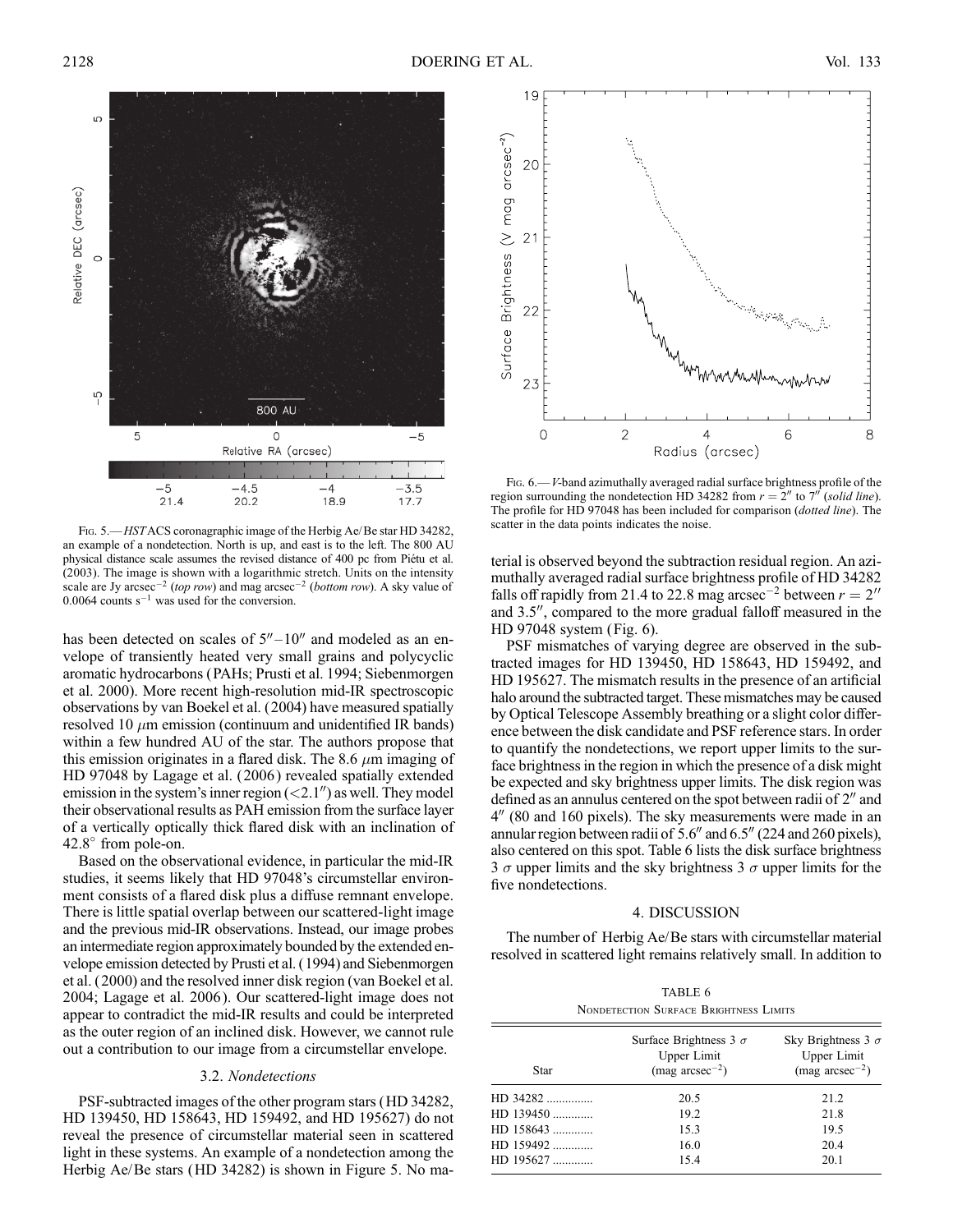TABLE 7 PROPERTIES OF A SUBSET OF HERBIG Ae/ Be STARS IMAGED WITH HST CORONAGRAPHS

| Star          | $R_{\text{out}}$<br>(AU) | d<br>(pc)           | Spec. Type     | Age<br>(Myr)        | $L_{IR}/L_{*}$       | Radial SB Power Law                    | HST Instrument    | References              |
|---------------|--------------------------|---------------------|----------------|---------------------|----------------------|----------------------------------------|-------------------|-------------------------|
| $HD 100546^a$ | 515                      | $103^{+7}_{-6}$     | B9 Vne         | >10                 | 0.51                 | $r^{-3.1}$ (within 5")                 | ACS, NICMOS, STIS | 1, 2, 3, 4, 5           |
| AB Aurigae    | 1300                     | $144^{+23}_{-17}$   | $A0$ Ve $+sh$  | $2^{+1.16}_{-0.75}$ | 0.48                 | $r^{-2}$                               | <b>STIS</b>       | 4, 5, 6                 |
| $HD$ 163296   | 450                      | $122^{+17}_{-13}$   | A1 Ve          | $4^{+6}_{-2.5}$     | 0.16                 | $r^{-3.5}$ (r > 370 AU)                | <b>STIS</b>       | 4, 5, 7                 |
| HD 141569A    | 1200                     | $99 + \frac{9}{8}$  | <b>B9.5 Ve</b> | $5 \pm 3$           | $8.4 \times 10^{-3}$ | $r^{-3.2}$ (190 AU $\lt r \lt 250$ AU) | ACS, NICMOS, STIS | 4, 8, 9, 10, 11, 12, 13 |
| HD 97048      | 720                      | $180^{+30}_{-20}$   | A0 $ep+sh$     | >2                  | 0.4                  | $r^{-3.3}$                             | ACS               | 4, 14, 15, 16           |
| HD 34282      | Not detected             | $400^{+170}_{-100}$ | A0             |                     | 0.39                 | Not detected                           | <b>ACS</b>        | 4, 13, 14, 15, 17       |
| HD 158643     | Not detected             | $131^{+17}_{-13}$   | A0 V           | $0.3^{+0.2}_{-0.1}$ | $2.8 \times 10^{-2}$ | Not detected                           | ACS               | 4, 14, 15, 18           |

<sup>a</sup> The  $R_{\text{out}}$  and power-law values given in the table for HD 100546 describe its disk. The system's envelope extends to approximately 1000 AU with an  $r^{-2.2}$ drop-off.

References.—(1) Grady et al. 2001; (2) Augereau et al. 2001; (3) Ardila et al. 2005; (4) van den Ancker et al. 1998; (5) Meeus et al. 2001; (6 ) Grady et al. 1999; (7 ) Grady et al. 2000; (8) Clampin et al. 2003; (9) Weinberger et al. 1999; (10) Weinberger et al. 2000; (11) Augereau et al. 1999; (12) Mouillet et al. 2001; (13) Sylvester et al. 1996; (14) this work; (15) SIMBAD database; (16) Van Kerckhoven et al. 2002; (17) Piétu et al. 2003; (18) Jayawardhana et al. 2001.

HD 97048, material around HD 100546, AB Aurigae (AB Aur), HD 163296, and HD 141569A has been resolved by HST coronagraphy. HD 141569A may be a transitional object between the pre-main-sequence protoplanetay disk and main-sequence debris disk phases (Clampin et al. 2003) and has been included as an upper evolutionary bound. Table 7 lists stellar and circumstellar material properties for these previously imaged systems, HD 97048, and the two Herbig Ae/Be nondetections from this study (HD 34282 and HD 158643).

Each of the previously imaged Herbig Ae/Be systems show complex morphology with structures such as spiral arms, dark and bright lanes, and gaps. These structures have been generally attributed to the effects of orbiting planets or encounters with nearby stars. The circumstellar material around HD 97048 is currently the most distant to be resolved in scattered light with HST coronagraphic observations. Therefore, the material's features will be more difficult to identify than its closer counterparts. However, a comparison between the previously imaged systems and HD 97048 will permit a qualitative analysis of our data in terms of the larger pool of resolved disk, or disk plus envelope, Herbig Ae/Be systems. Spiral-like structure is a trait that HD 97048 shares with AB Aur, HD 100546, and HD 141569A (Grady et al. 1999, 2001; Clampin et al. 2003), although it is less prominent than that observed in the other systems. A large-scale clearing, such as the one found around HD 141569A, is not observed in the HD 97048 circumstellar material. This may indicate that such a clearing is not present in the HD 97048 system, or we are unable to resolve it given the star's distance. Like AB Aur, the surface brightness of HD 97048's circumstellar material decreases

nearly monotonically with radius without the suggestion of large gaps, although the radial falloff in HD 97048 is steeper than that observed around AB Aur ( $I \propto r^{-2}$ ; Grady et al. 1999). However, HD 97048's surface brightness falloff is in good agreement with the value measured for HD 163296's outer disk ( $I \propto r^{-3.5}$  beyond 370 AU; Grady et al. 2000) and HD 100546's disk region  $(I \propto r^{-3.1}$  within 5"; Grady et al. 2001). The observations of HD 97048 taken in total suggest that it belongs to a group of Herbig Ae/Be stars that have circumstellar environments consisting of a disk plus an extended envelope. HD 100546, HD 163296, and AB Aur are also likely members of this group.

Despite evidence that indicated the presence of disks or, more generally, circumstellar material around all of our targets, there were five nondetections. One explanation is that these targets are surrounded by disks, but their projected size is small enough to be completely hidden behind the occulting spot or lost in the PSF-subtraction residuals. Given its revised distance of 400 pc, this may be the case for HD 34282. The CO  $J = 2 \rightarrow 1$  line emission, 1.3 mm continuum, and 3.4 mm continuum observations of Piétu et al. (2003) indicate a CO disk in Keplerian rotation with a derived outer radius of 835 AU. At that distance, the disk's outer radius would be near the inner edge of the ACS coronagraph's measurable region  $(\sim 2'')$ . Dent et al. (2005) observed a doublepeaked <sup>12</sup>CO  $J = 3 \rightarrow 2$  line profile and estimated a disk outer radius of 360 AU at 400 pc, further suggesting that the disk is inaccessible to the ACS coronagraph.

A disk hidden behind the occulter may account for the HD 158643 (51 Oph) nondetection as well. This source's SED has a significant near- to mid-IR excess, but then drops off

| TABLE 8 |  |                                                                             |  |  |  |  |  |  |  |
|---------|--|-----------------------------------------------------------------------------|--|--|--|--|--|--|--|
|         |  | Properties of a Subset of Debris Disk Stars Imaged with the ACS Coronagraph |  |  |  |  |  |  |  |

| <b>Star</b> | $R_{\text{out}}$<br>(AU) | d<br>(pc)            | Spec. Type       | Age<br>(Myr)        | $L_{IR}/L_{*}$       | Disk Surface Brightness <sup>a</sup><br>$(mag arcsec^{-2})$ | References   |
|-------------|--------------------------|----------------------|------------------|---------------------|----------------------|-------------------------------------------------------------|--------------|
| Fomalhaut   | 158                      | 7.7                  | A3V              | $200 + 100$         | $5 \times 10^{-5}$   | $20.6 \pm 0.1$                                              | 1, 2, 3      |
| $HD$ 53143  | >110                     | 18.4                 | $K1$ V           | $1000 \pm 200$      | $2.5 \times 10^{-4}$ | $22.0 \pm 0.3$                                              | 4, 5         |
| HD 107146   | >185                     | 28.4                 | G2V              | $30 - 250$          | $1.2 \times 10^{-3}$ |                                                             | 6, 7         |
| HD 139664   | 109                      | 18.5                 | F <sub>5</sub> V | $300^{+700}_{-200}$ | $0.9 \times 10^{-4}$ | $20.5 \pm 0.3$                                              | 4, 5         |
| HD 139450   | Not detected             | $73^{+7}_{-6}$       | $G0/GI$ V        |                     | $2.4 \times 10^{-3}$ | >19.2                                                       | 8, 9, 10, 11 |
| HD 159492   | Not detected             | $42.2^{+1.4}_{-1.3}$ | A5 IV            | 200                 | $1 \times 10^{-4}$   | >16.0                                                       | 5, 8, 10     |
| HD 195627   | Not detected             | $27.6^{+0.5}_{-0.5}$ | F <sub>0</sub> V | 200                 | $1 \times 10^{-4}$   | >15.4                                                       | 5, 8, 9, 10  |

<sup>a</sup> The Fomalhaut surface brightness is taken from quadrant one (Q1) in a combined F606W and F814W image as described by Kalas et al. (2005). The surface brightnesses for HD 53143 and HD 139664 are peak values. The V-band 3  $\sigma$  upper limits are given for our nondetections.

REFERENCES.—(1) Kalas et al. 2005; (2) Barrado y Navascués 1998; (3) Decin et al. 2003; (4) Kalas et al. 2006; (5) Zuckerman & Song 2004; (6) Ardila et al. 2004; (7) Williams et al. 2004; (8) this work; (9) Sylvester & Mannings 2000; (10) SIMBAD database; (11) Dent et al. 2005.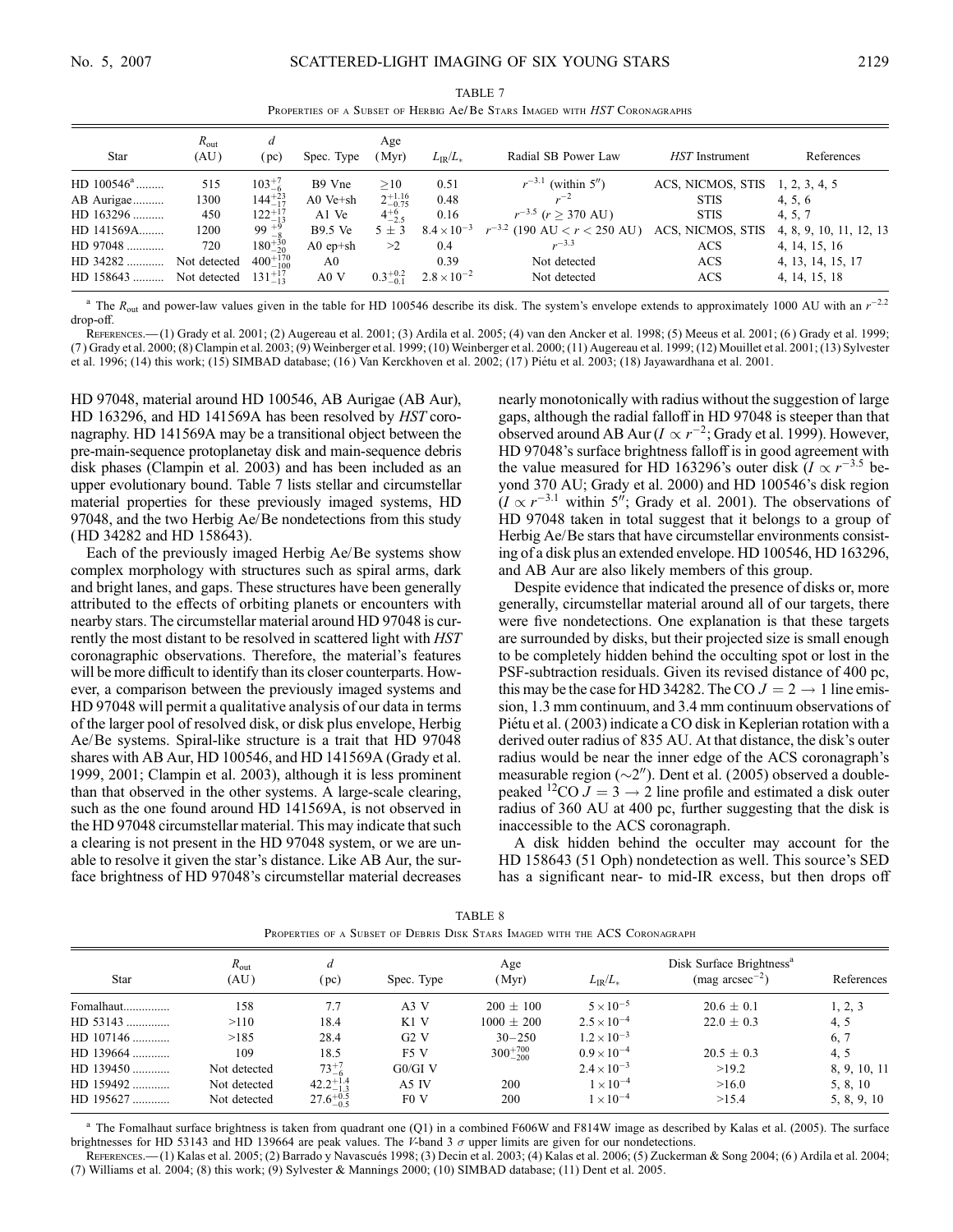longward of 25  $\mu$ m, suggesting an absence of cold grains (e.g., Jayawardhana et al. 2001; Leinert et al. 2004). Thi et al. ( 2005) reported the detection of CO bandhead emission, indicating the presence of hot  $(2000-4000 \text{ K})$  and dense molecular gas in the system. The authors model the emission as originating from a nearly edge-on dust-poor gas disk that is within an AU of the star and undergoes Keplerian rotation. Schneider et al. ( 1999) used 51 Oph as a PSF reference star for NICMOS coronagraphic imaging of HR 4796A, implying they saw no evidence of extended circumstellar material in their observations of this source. Also, Schütz et al. (2004) did not detect a disk with ground-based near-IR coronagraphic imaging. Taken together, the observations suggest a very compact disk surrounding 51 Oph that is blocked by the occulter in coronagraphic imaging.

The debris disk candidate nondetections (HD 139450, HD 159492, HD 195627) could also be the result of disks hidden by the occulter. Kalas et al. (2006) introduced the classification of debris disks into two categories based on the radial dust distribution: 20–30 AU wide narrow belts and more extended disks >50 AU in width. The narrow belt systems may be particularly susceptible to total coverage by the coronagraphic mask. Another possibility is that a disk's surface brightness may be too faint to be detected by ACS. Our closest targets, HD 159492 and HD 195627, have estimated ages of 200 Myr and IR optical depths  $(L_{IR}/L_*)$  of  $1 \times 10^{-4}$  (Zuckerman & Song 2004), at the lower end of the range for detected disks. The nearby Fomalhaut ringlike disk system (d = 7.7 pc) has  $L_{IR}/L_{*} = 5 \times 10^{-5}$ , the lowest IR optical depth of any debris disk resolved with the ACS coronagraph thus far (Kalas et al. 2005). The HD 139664 disk system has an IR optical depth of  $0.9 \times 10^{-4}$  (Kalas et al. 2006), comparable to HD 159492 and HD 195627. However, HD 139664 is seen nearly edge-on. Therefore, disks around HD 159492 and HD 195627 may have dissipated to a level that is not detectable with current instruments. If the circumstellar material is present in a more diffuse, low surface brightness distribution such as an

- Acke, B., & van den Ancker, M. E. 2006, A&A, 449, 267
- Ardila, D. R., Golimowski, D. A., Krist, J., Clampin, M., Ford, H. C., & Illingworth, G. D. 2005, in Protostars and Planets V, ed. V. Mannings et al. ( Houston: Lunar Planet. Inst.), 8511
- Ardila, D. R., et al. 2004, ApJ, 617, L147
- Augereau, J. C., Lagrange, A. M., Mouillet, D., & Ménard, F. 1999, A&A, 350,
- L51
- ———. 2001, A&A, 365, 78
- Barrado y Navascués, D. 1998, A&A, 339, 831
- Beckwith, S. V. W., & Sargent, A. I. 1996, Nature, 383, 139
- Clampin, M., et al. 2003, AJ, 126, 385
- Davies, J. K., Evans, A., Bode, M. F., Whittet, D. C. B., & Kilkenny, D. 1991, MNRAS, 252, 271
- Decin, G., Dominik, C., Waters, L. B. F. M., & Waelkens, C. 2003, ApJ, 598, 636
- Dent, W. R. F., Greaves, J. S., & Coulson, I. M. 2005, MNRAS, 359, 663
- Elia, D., Strafella, F., Campeggio, L., Giannini, T., Lorenzetti, D., Nisini, B., & Pezzuto, S. 2004, ApJ, 601, 1000
- Gilliland, R. L. 2004, ACS CCD Gains, Full Well Depths, and Linearity up to and Beyond Saturation (Baltimore: STScI ), http://www.stsci.edu/ hst/acs/ documents/isrs/isr0401.pdf
- Grady, C. A., Woodgate, B., Bruhweiler, F. C., Boggess, A., Plait, P., Lindler, D. J., Clampin, M., & Kalas, P. 1999, ApJ, 523, L151
- Grady, C. A., et al. 2000, ApJ, 544, 895
- ———. 2001, AJ, 122, 3396
- $-$ . 2005, ApJ, 630, 958
- Habart, E., Testi, L., Natta, A., & Carbillet, M. 2004, ApJ, 614, L129
- Habing, H. J., et al. 2001, A&A, 365, 545
- Henning, T., Burkert, A., Launhardt, R., Leinert, C., & Stecklum, B. 1998, A&A, 336, 565
- Henning, T., Pfau, W., Zinnecker, H., & Prusti, T. 1993, A&A, 276, 129
- Jayawardhana, R., Fisher, R. S., Telesco, C. M., Piña, R. K., Barrado y Navascués, D., Hartmann, L. W., & Fazio, G. G. 2001, AJ, 122, 2047

envelope, or a near face-on oriented disk, it may fall below the detection threshold as well. We also note HD 139450's uncertain optical-IRAS association as another possible reason for not detecting circumstellar material around this source (Sylvester & Mannings 2000). Properties of our debris disk candidate nondetections are compared to a subset of debris disks detected with ACS in Table 8.

#### 5. SUMMARY

The scattered-light coronagraphic images reveal circumstellar material around the Herbig Ae/Be star HD 97048 extending to  $\sim$ 4". The material has a V-band azimuthally-averaged peak surface brightness of 19.6  $\pm$  0.2 mag arcsec<sup>-2</sup>, with a radial profile that decreases monotonically as  $I \propto r^{-3.3\pm0.5}$ . We measure an integrated flux of  $16.8 \pm 0.1$  mag, yielding a scattered-light fractional luminosity lower limit of  $>8.4 \times 10^{-4}$ . The material has azimuthal variations similar to spiral-like structure observed in Herbig Ae/Be disks coronagraphically imaged in scattered light. One intriguing possibility is that such features arise from the presence of perturbing bodies in the system. Multiband scattered-light coronagraphic imaging of HD 97048 is needed to permit a more detailed analysis and further our understanding of the system's circumstellar dust properties. We also report five nondetections: HD 34282, HD 139450, HD 158643 (51 Oph), HD 159492, and HD 195627. Possible explanations for these nondetections include surface brightness levels below the detection threshold of the ACS HRC, or a disk that is completely hidden by the coronagraph's occulting spot.

This work was supported by NASA/STScI GO-10425.01 and NASA grant NAG5-12595. This research has made use of the SIMBAD database, operated at CDS, Strasbourg, France. We thank E. Pantin for useful discussions about the HD 97048 VISIR image.

## REFERENCES

- Kalas, P., Graham, J. R., & Clampin, M. 2005, Nature, 435, 1067
- Kalas, P., Graham, J. R., Clampin, M. C., & Fitzgerald, M. P. 2006, ApJ, 637, L57
- Krist, J. E., et al. 2005, AJ, 129, 1008
- Lagage, P. O., et al. 2006, Science, 314, 621
- Leinert, C., et al. 2004, A&A, 423, 537
- Lissauer, J. J. 1995, Icarus, 114, 217
- Meeus, G., Waters, L. B. F. M., Bouwman, J., van den Ancker, M. E., Waelkens, C., & Malfait, K. 2001, A&A, 365, 476
- Merín, B., et al. 2004, A&A, 419, 301
- Millan-Gabet, R., Schloerb, F. P., & Traub, W. A. 2001, ApJ, 546, 358
- Miroshnichenko, A., Ivezić, Ž., Vinković, D., & Elitzur, M. 1999, ApJ, 520, L115
- Mouillet, D., Lagrange, A. M., Augereau, J. C., & Ménard, F. 2001, A&A, 372, L61
- Pavlovsky, C., et al. 2003, ACS Instrument Handbook, Ver. 4.0 (Baltimore: STScI )
- -. 2005, ACS Data Handbook, Ver. 4.0 (Baltimore: STScI)
- Piétu, V., Dutrey, A., & Kahane, C. 2003, A&A, 398, 565
- Prusti, T., Natta, A., & Palla, F. 1994, A&A, 292, 593
- Schneider, G., Silverstone, M. D., & Hines, D. C. 2005, ApJ, 629, L117
- Schneider, G., et al. 1999, ApJ, 513, L127
- Schütz, O., Böhnhardt, H., Pantin, E., Sterzik, M., Els, S., Hahn, J., & Henning, T. 2004, A&A, 424, 613
- Siebenmorgen, R., Prusti, T., Natta, A., & Müller, T. G. 2000, A&A, 361, 258 Sloan, G. C., et al. 2005, ApJ, 632, 956
- Sylvester, R. J., & Mannings, V. 2000, MNRAS, 313, 73
- Sylvester, R. J., Skinner, C. J., Barlow, M. J., & Mannings, V. 1996, MNRAS, 279, 915
- The´, P. S., Wesselius, P. R., Tjin A Djie, H. R. E., & Steenman, H. 1986, A&A, 155, 347
- Thi, W.-F., van Dalen, B., Bik, A., & Waters, L. B. F. M. 2005, A&A, 430, L61
- van Boekel, R., Waters, L. B. F. M., Dominik, C., Dullemond, C. P., Tielens, A. G. G. M., & de Koter, A. 2004, A&A, 418, 177